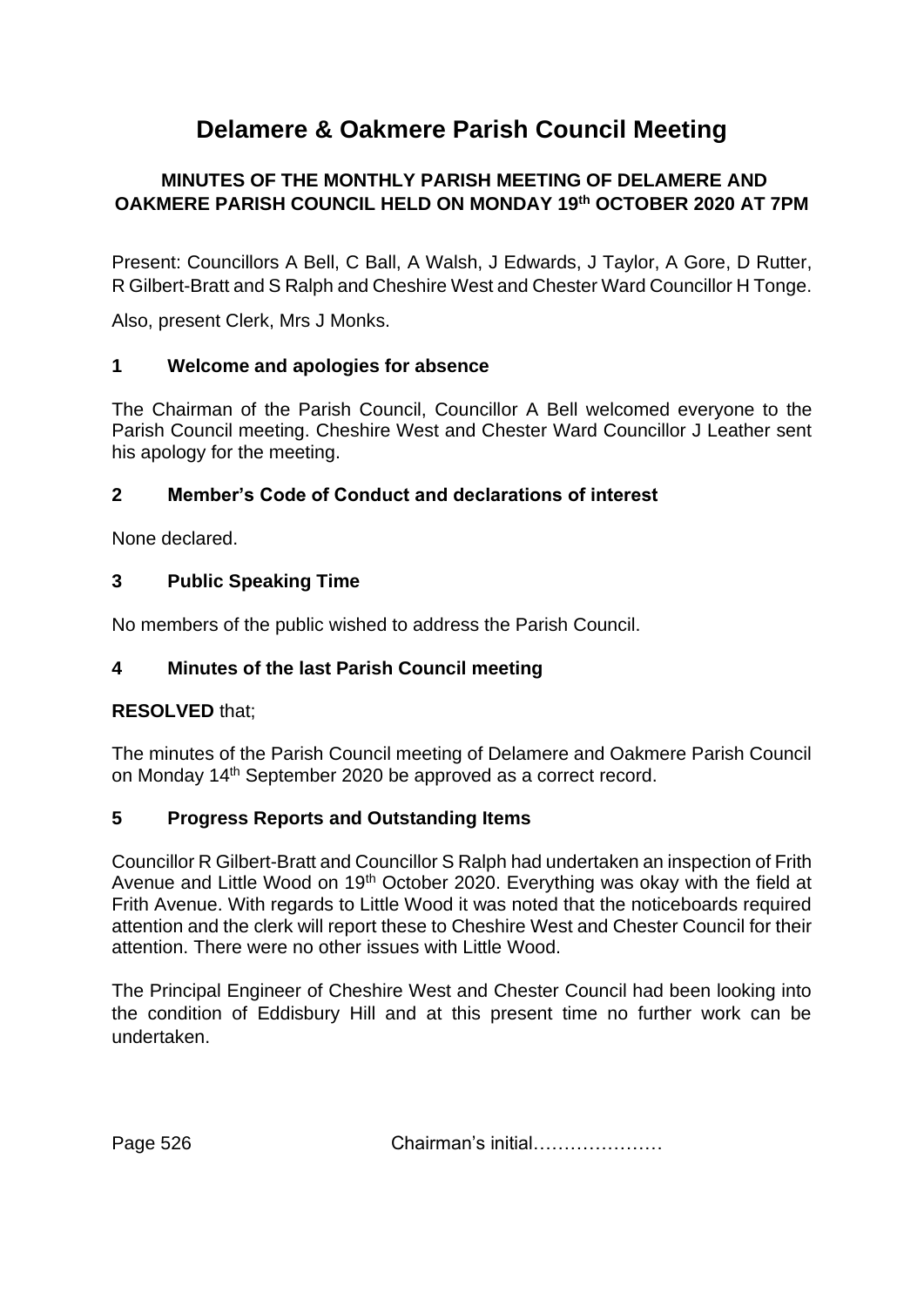Cheshire West and Chester Council have asked in an email dated  $9<sup>th</sup>$  October 2020 for the Parish Council to report on the Community Infrastructure Levy payments they have received. The clerk has filled out the report accordingly and a copy has been circulated to all the Parish Councillors for their attention and has been put on the Parish Council's website as requested.

## **6 Correspondence**

The clerk received a letter dated 1<sup>st</sup> October 2020 regarding the Goods Operator licence for Depot 556, Chester Road Oakmere. This confirmed that the Parish Council could not make representations however it confirmed that a Traffic Examiner will visit the site and report back on its suitability.

The clerk received an email dated  $12<sup>th</sup>$  October 2020 from the Neighbourhood Planning Department of Cheshire West and Chester Council regarding the publication of the Utkinton and Cotebrook Neighbourhood Plan. There is a seven-week consultation period from 12<sup>th</sup> October 2020 to Monday 30<sup>th</sup> November.

The clerk has received an email dated 14th October 2020 from a non-for-profit company which is working to support Northwest Ambulance Service. The company is asking for donations for a £299.00 poster and for keyrings at the cost of £3.00 each. The minimum donation required is 100 keys rings which is £300.00. Councillor J Edwards stated that any donations should be made directly to Northwest Ambulance and this will be discussed along with the other donations in January.

## **7 Planning**

The clerk has received an email dated  $6<sup>th</sup>$  October 2020 from British Gardens Centres regarding their proposals to redevelop their garden centre on Tarporley Road in Cotebook. The proposals have been circulated to all Parish Councillors for their attention. The chairman of Little Budworth Parish Council contacted the clerk and said that they were in favour but had concerns regarding access if there was an increase in traffic. Several Parish Councillors had looked at the proposed plans and this would be considered by the Parish Council when a formal planning application was submitted to the Planning Department of Cheshire West and Chester Council.

The Parish Council considered all of the planning applications that had been received up to 19<sup>th</sup> October 2020.

### **RESOLVED** that;

- (a) No objections to be made to 20/03180/S73, Variation of condition 2 (approved plans) on 20/01632/FUL, Mulberry House 8 Old Pale Heights Stoney Lane Delamere.
- (b) No objections to be made to 20/03084/FUL, Replacement dwelling, Avondale The Ridge Delamere CW8 2HX

Page 527 **Chairman's initial………………**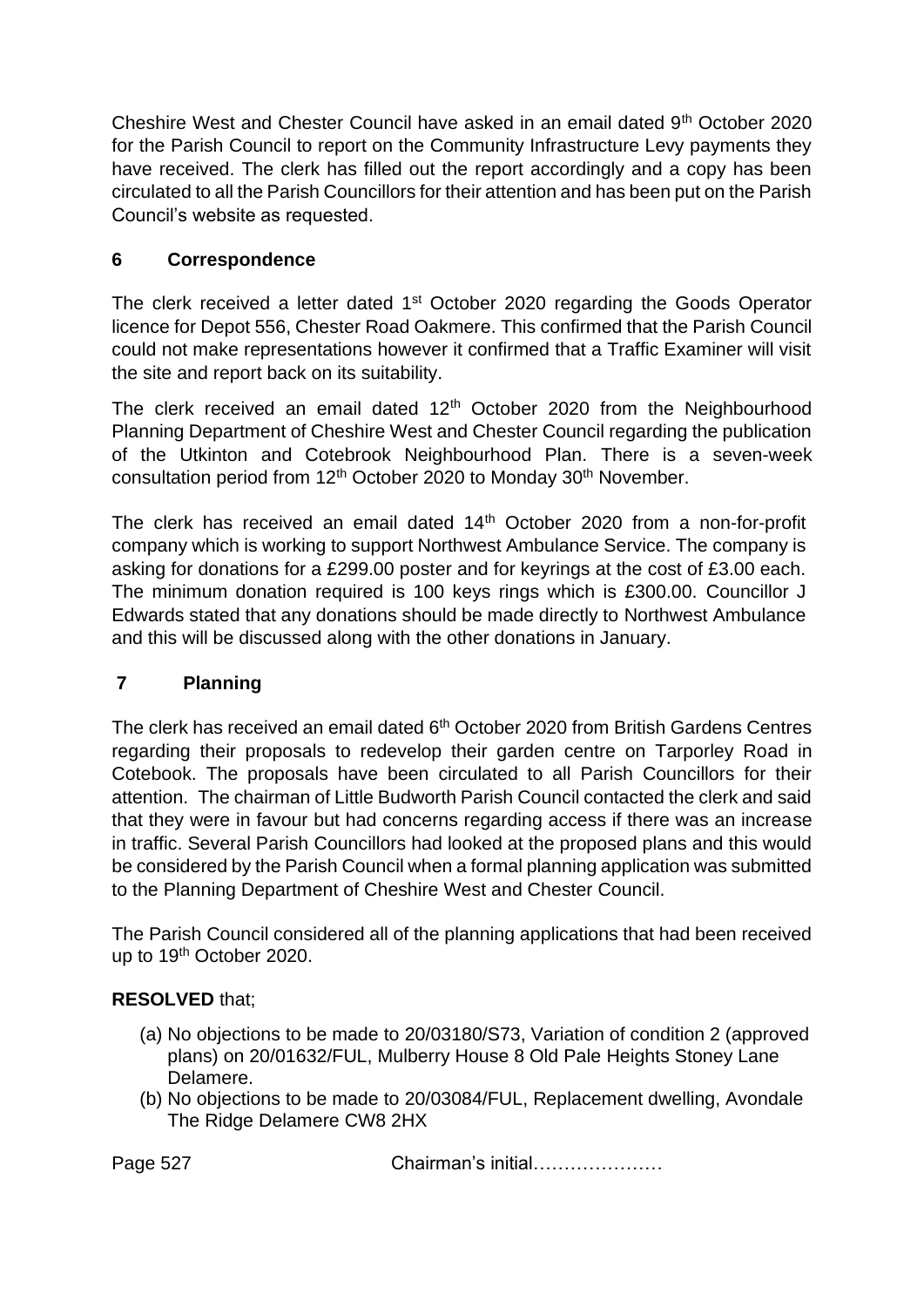- (c) No objections to be made to 20/03281/FUL, Removal of front garage doors and replace with windows, garage conversion single story rear extension. 30 Shakerley Close Oakmere. CW8 2ZT
- (d) No objections to be made to 20/03338/FUL, Installation of Fire Safety Water Tank, Forestry England Visitor Building Station Road Delamere CW8 2JD
- (e) No objections to be made to 20/03334/FUL, Alterations to ground floor windows and doors to rear elevation, 6 Old Pale Heights Stoney Lane Delamere.
- (f) No objections to be made to 20/03486/FUL, New porch and hard landscaping works, Mulberry House 8 Old Pale Heights Stoney Lane Delamere.

### **8 Finance**

The clerk reported that the current bank balances were as follows and bank statements showing these amounts were presented and signed by the Chairman.

Bank account balance is £26,422.26 as at 30<sup>th</sup> September 2020.

Unpaid cheque is £40.00. Nil Income.

(The bank balance amount includes the New Homes Bonus fund)

Earmarked funds as follows;

£3160.00 for speed sign on Station Road agreed at December 2019 meeting. £2,000 for Frith Avenue project, resolved to spend in November minutes.

New Homes Bonus fund (which is included in the bank balance) is £12,747.59.

### **RESOLVED** that;

the following payments be authorised;

| Method of<br>payment               | Payee                        | Particulars of payment                                  | Amount  |
|------------------------------------|------------------------------|---------------------------------------------------------|---------|
| Standing<br>Order 21 <sup>st</sup> | <b>Clerk</b>                 | Salary for October<br>including backdate to<br>April    | £439.27 |
| Standing<br>Order 21 <sup>st</sup> | <b>Cheshire Pension Fund</b> | Employers &<br>employees<br>contribution for<br>October | £163.27 |
| 001092                             | <b>Clerk</b>                 | <b>Expenses for October</b>                             | £34.08  |

Page 528 Chairman's initial…………………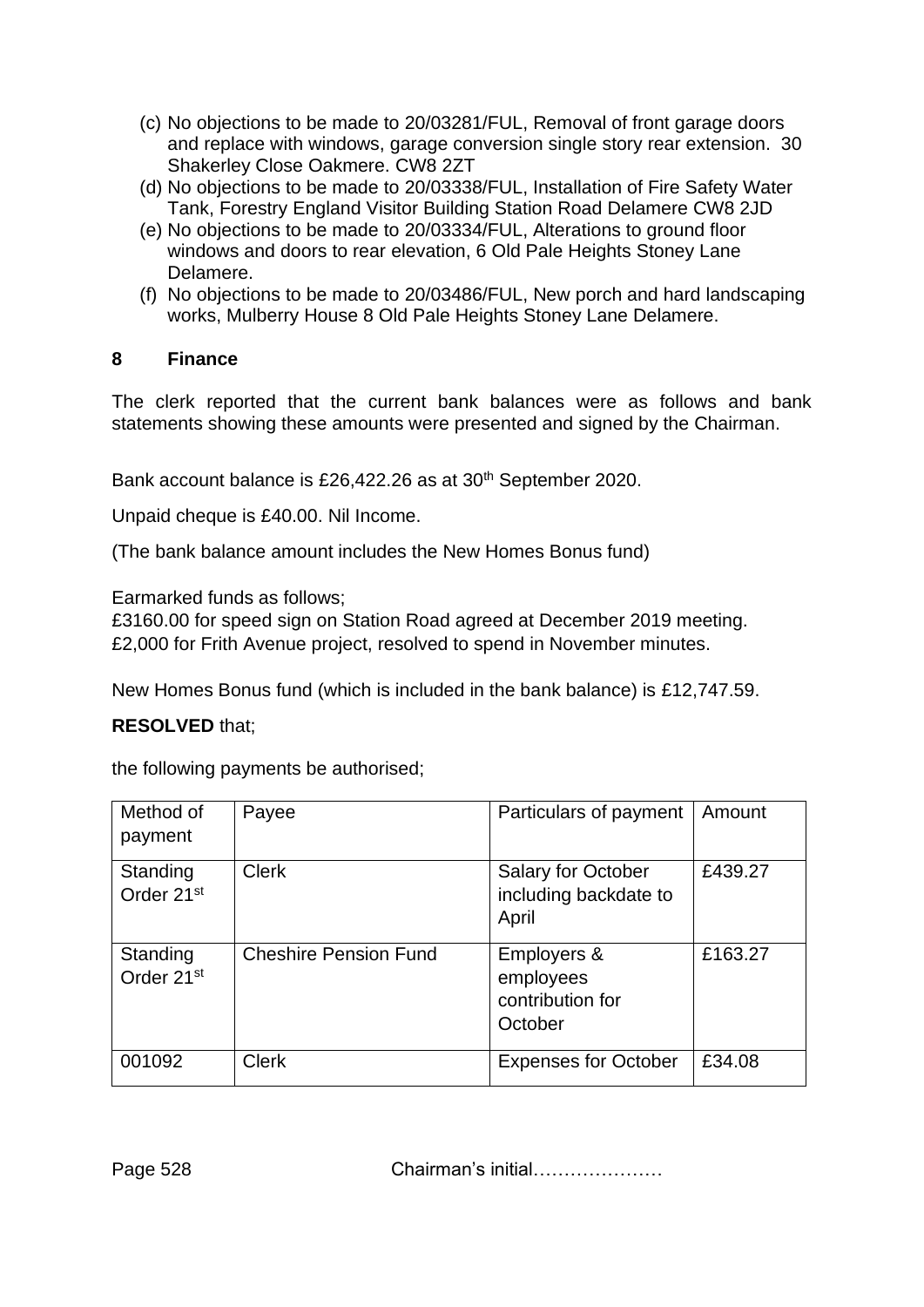Councillor A Bell and Councillor J Edwards had signed the standing order forms in order to amend the salary and pensions payment by standing order on 21<sup>st</sup> of October.

## **9 Review of budget and reconciliation of bank accounts.**

The clerk had undertaken a full banking reconciliation as at 30<sup>th</sup> September 2020.

### **RESOLVED** that;

The banking reconciliation as at 30<sup>th</sup> September 2020 be accepted.

| <b>Bank Reconciliation as at</b><br><b>30/09/2020</b> |              |
|-------------------------------------------------------|--------------|
|                                                       |              |
| Balance b/f                                           | £27,594.29   |
| <b>Plus Receipts</b>                                  | £0.00        |
| Less Payments                                         | $-£1,172.03$ |
| Balance c/f                                           | £26,422.26   |
|                                                       |              |
|                                                       |              |
| <b>Bank Accounts</b>                                  |              |
| <b>NatWest</b>                                        | £27,594.29   |
| <b>Plus Receipts</b>                                  | £0.00        |
| Less Payments                                         | $-£1,172.03$ |
| Balance c/f                                           | £26,422.26   |
| Unpresented cheques                                   | $-E40.00$    |
|                                                       | £26,462.26   |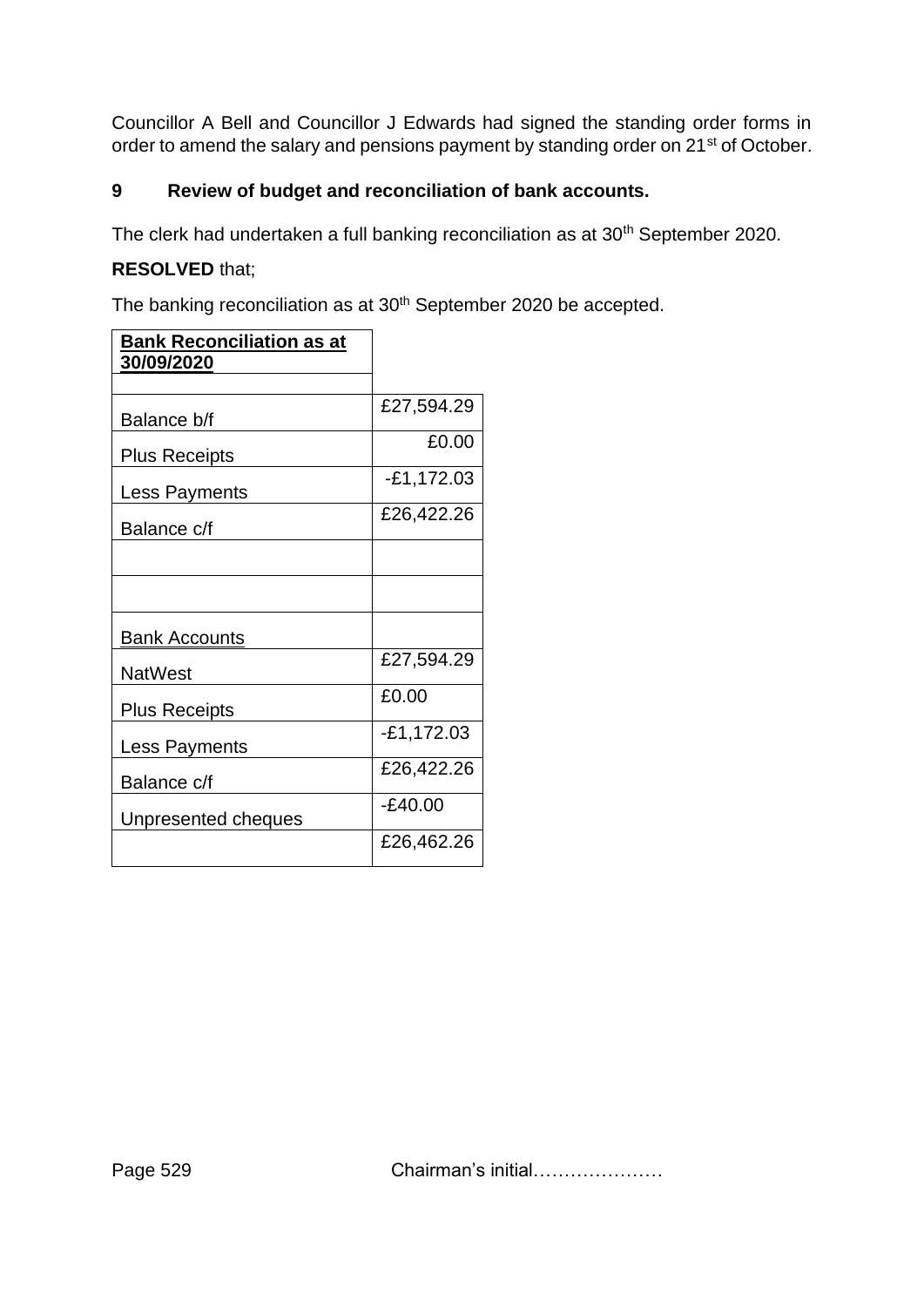## **Income received up to 30/09/2020**

| <b>Receipts</b>               | <b>Budget</b><br>2020/2021 | <b>Budget to</b><br>date | <b>Budget Balance</b> |
|-------------------------------|----------------------------|--------------------------|-----------------------|
|                               |                            |                          |                       |
| Precept                       | 9680.00                    | 9680.00                  | 0.00                  |
| <b>Advertising Income</b>     | 1500.00                    | 743.00                   | 757.00                |
| Other                         | 14.00                      | 0.00                     | 14.00                 |
| Community Infrastructure levy |                            |                          |                       |
| payment                       |                            | 0.00                     | 0.00                  |
| <b>Scottish Power</b>         |                            | 0.00                     | 0.00                  |
| <b>Net</b>                    |                            | 10423.00                 | $-10423.00$           |
| VAT reclaimed                 |                            | 97.96                    | $-97.96$              |
| <b>Total Receipts</b>         | 11194.00                   | 10520.96                 | 673.04                |

## **Payments received up to 30/09/2020**

|                                              | <b>Budget</b> |                  | <b>Budget</b>  |
|----------------------------------------------|---------------|------------------|----------------|
| <b>Payments</b>                              | 2020/2021     | Actual (to date) | <b>Balance</b> |
|                                              |               |                  |                |
| Clerk's salary inc HMRC and Pension          | 7500.00       | 3593.10          | 3906.90        |
| <b>Clerk expenses</b>                        | 600.00        | 280.76           | 319.24         |
| Room Hire                                    | 110.00        | 0.00             | 110.00         |
| <b>Printing of Newsletter</b>                | 1500.00       | 548.26           | 951.74         |
| <b>Cheshire Assoc of Local Councils subs</b> | 450.00        | 0.00             | 450.00         |
| <b>Footpath Society subs</b>                 | 8.00          | 0.00             | 8.00           |
| Insurance                                    | 450.00        | 420.57           | 29.43          |
| <b>Frith Avenue Maintenance</b>              | 1500.00       | 0.00             | 1500.00        |
| Training                                     | 500.00        | 0.00             | 500.00         |
| Website & email                              | 100.00        | 35.00            | 65.00          |
| Contingencies                                | 500.00        | 42.00            | 458.00         |
| <b>Payroll Services</b>                      | 170.00        | 0.00             | 170.00         |
| <b>Community Engagement</b>                  | 100.00        | 0.00             | 100.00         |
| CWAC dog bin charge                          | 400.00        | 364.00           | 36.00          |
| <b>Donations</b>                             | 1514.00       | 0.00             | 1514.00        |
| Data Protection fee                          | 40.00         | 0.00             | 40.00          |
| <b>Cheshire Community Action subs</b>        | 20.00         | 454.88           | $-434.88$      |
| <b>Election costs</b>                        |               | 0.00             | 0.00           |
| <b>Net Payments</b>                          | 15462.00      | 5738.57          | 9723.43        |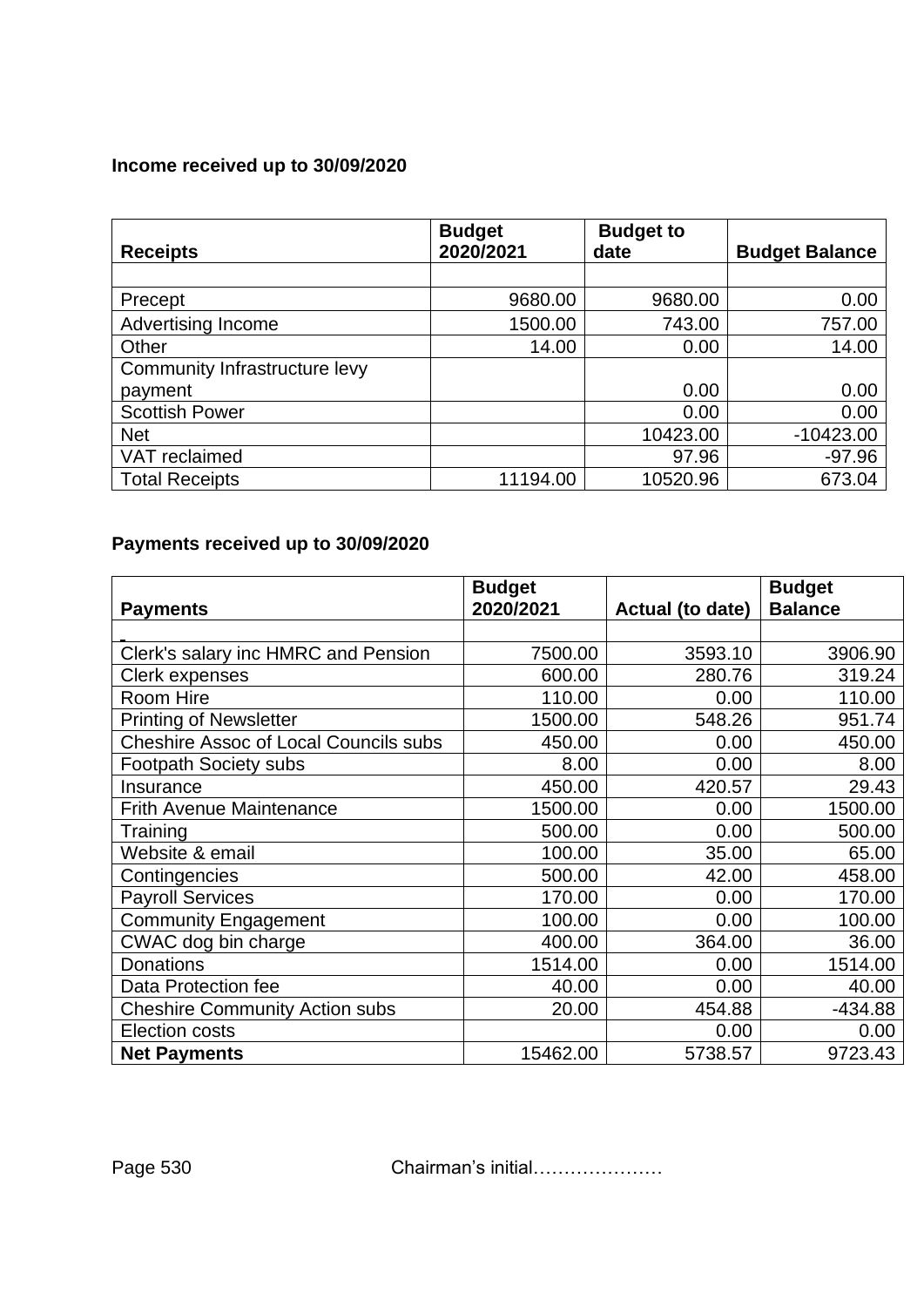The clerk had reviewed the budget for 2020/2021, in light of payments throughout the year.

### **RESOLVED** that;

The income and payments were accepted by the Parish Council and the reviewed budget was noted by the Parish Council

The clerk noted that the uncashed cheque at year end had now been cashed, £547.30 and that the only utilised reserves was the payment of the solicitors fees of £640.00 from Butcher and Barlow.

### **RESOLVED** that;

The earmarked reserves were as follows;

|                                              | <b>Reserve</b> |                 |                        |
|----------------------------------------------|----------------|-----------------|------------------------|
|                                              | brought        | <b>Utilised</b> | <b>Reserve carried</b> |
| <b>Ear-Marked Reserves</b>                   | forward        | <b>Reserve</b>  | forward                |
| Local Infrastructure (ER)                    | 0.00           | 0.00            | 0.00                   |
| <b>Future Elections (ER)</b>                 | 0.00           | 0.00            | 0.00                   |
| Contingencies (ER)                           | 3000.00        | 0.00            | 3000.00                |
| Frith Avenue project (ER)                    | 2000.00        | 0.00            | 2000.00                |
| New Homes Bonus Fund (ER)                    | 12559.76       | 0.00            | 12559.76               |
| Speed indicator Devise (ER)                  | 3160.00        | 0.00            | 3160.00                |
| <b>Community Infrastructure Levy</b><br>'ER) | 0.00           | 0.00            | 0.00                   |
| Unpresented cheques at end year<br>(ER)      | 547.40         | 547.30          | 0.00                   |
| Solicitor's Fees Butcher and                 |                |                 |                        |
| Barlow (ER)                                  | 872.83         | 640.00          | 232.83                 |
| Total                                        | 22139.99       | 640.00          | 20952.59               |

### **10 Grit bins**

The Highways Department have requested that the Parish Council undertake an informal consultation with residents before they will advertise the grit bins.

The proposed locations of the grit bins are as follows;

The corner of Station Road/Frith Avenue

A556/Waste Lane by the Parish Council notice board

The Highways Dept are happy with the above locations and Councillor A Bell has confirmed that he has undertaken consultation with residents who live next to the proposed site of the corner of Station Road/Frith Avenue and they have no objections.

Page 531 Chairman's initial…………………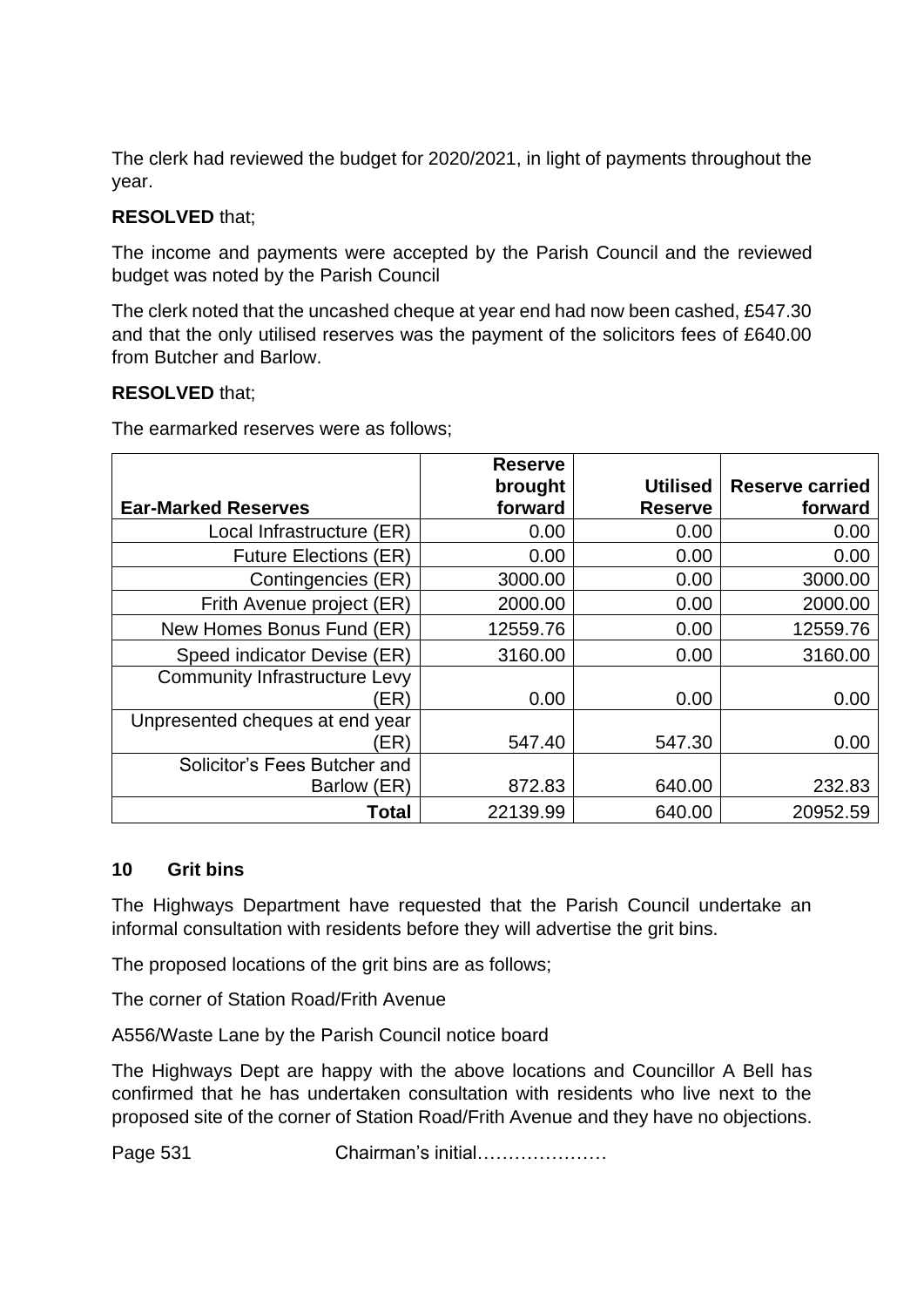With regards to the proposed site of the corner of A556/Waste Lane by the Parish Council noticeboard, there were no nearby residential houses. The clerk was requested to contact J&S and see if they were willing to make a donation towards the cost of a grit bin at this location.

The third proposed grit bin is on the corner of Mere Crescent (in the vicinity of number 13). The Highways Dept has reservations regarding this proposed site and they have strongly advised against it on aesthetics grounds as it is impeccably maintained by residents. They have advised in order to protect the Parish Council and Cheshire West and Chester Council from future criticism they would need proof of written approval from adjacent residents. It was decided not to pursue this location for a grit bin.

The Highways Department have confirmed that they will not approve any installations in Shackerley Close as the footpath is too narrow, and it would impact on pedestrian access. Additionally, it is a private road.

It was proposed a grit bin be sited at the top of Frith Avenue. Local residents would however need to be consulted.

### **RESOLVED** that;

The Parish Council would supply yellow 115 litre grit bins with the cost not to exceed £500.00 plus VAT.

The clerk will liaise with the Highways Department regarding a grit bin at the top of Frith Avenue.

The Parish Council has to sign a Street licence agreement for the installation of each grit bin. The declaration of this licence agreement is as follows;

I confirm that the foregoing details are correct, and acknowledge that the works referred to above must be conducted in accordance with the requirements of the New Roads and Street Works Act 1991 and Traffic Management Act 2004, associated legislation and codes of practice, together with any other conditions imposed by the Street Authority in the relevant Licence, which includes my duty to secure that the work is supervised by a accredited supervisor. I confirm that all reasonably practical steps have been taken to ensure the owners of apparatus likely to be affected by these works have been contacted and where necessary location of apparatus identified. N.B It is recommended that the results of any equiries are no older than one month. I acknowledge the statutory need for me to pay the prescribed inspection fees which will be imposed by the Street Authority, including any defect inspection fees and the cost of any necessary remendial works conducted by the Street Authority during the guarantee period. I also acknowledge that the Licence is granted on the condition that I will indemnify the Street Authority against any claim in respect of injury, damage or loss arising out of:

Page 532 **Chairman's initial…………………**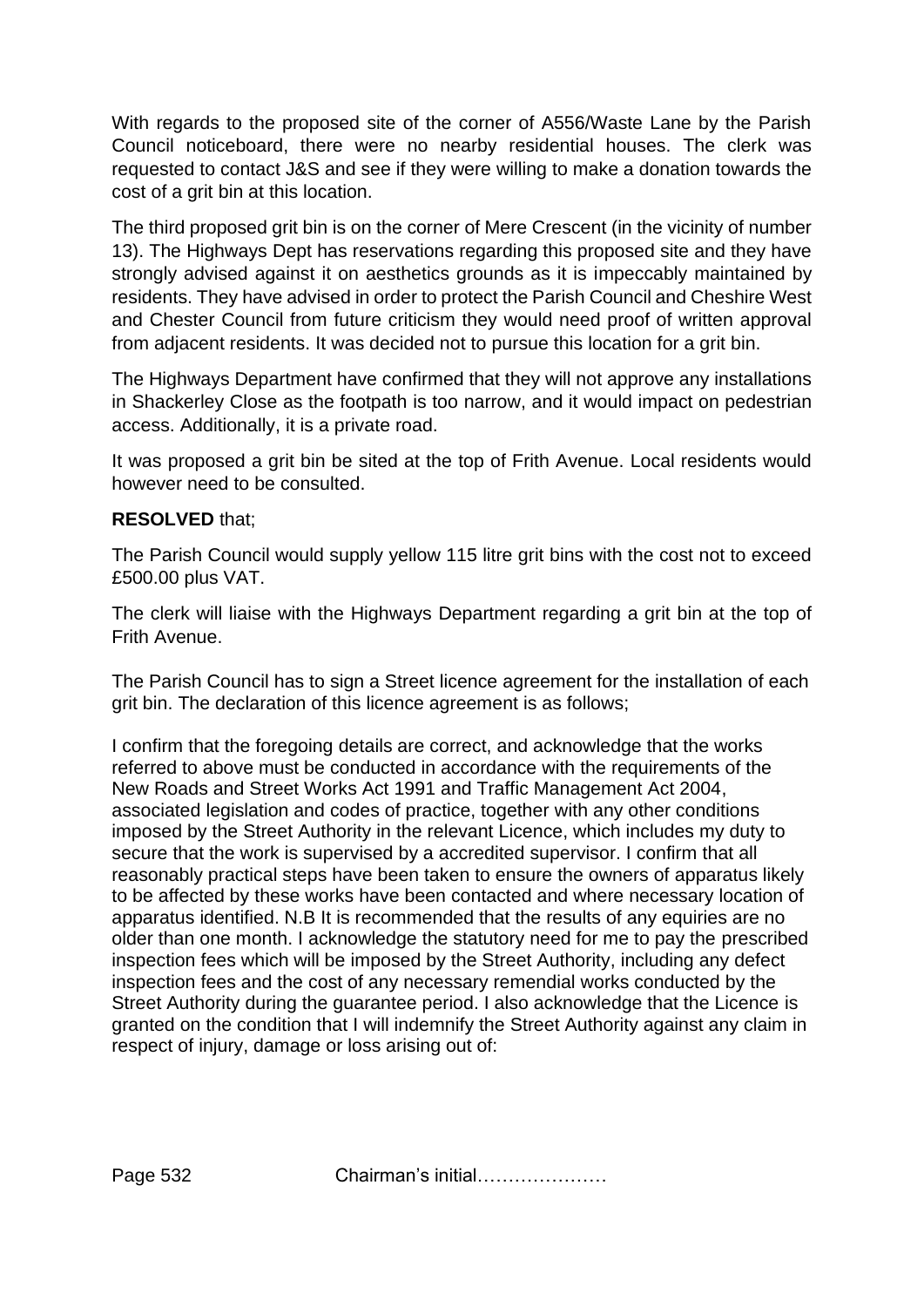- (a) The placing or presence in the street of apparatus to which the licence relates, or
- (b) The execution by any person of any works authorised by the licence.

I also acknowledge that I have read and understood the Notes for Guidance and Standard Conditions as attached (NB further specific conditions maybe imposed at the time of granting the licence.)

### **RESOLVED** that;

The Parish Council accepts the above conditions, and a licence agreement is completed and signed for each proposed grit bin by the Chairman of the Parish Council, Councillor A Bell.

### **11 Interactive speed sign and licence agreement**

The contractors have provided a new amended quote for the installation of the speed sign. The total cost is £3,310 plus VAT.

### **RESOLVED** that;

The Parish Council accepts this amended quote.

The Parish Council needs to sign a licence from Cheshire West and Chester Council, Section 115E of the Highways Act 1980.

### **RESOLVED** that;

The Parish Council accepts all the conditions of the Section 115 Licence agreement this is signed by Councillor A Bell on behalf of the Parish Council and witnessed by Councillor J Edwards.

The clerk will send the completed forms back to Cheshire West and Chester Council for their attention.

The clerk has completed a grant form and received payment of £1,000 from Cheshire West and Chester Council Ward member budget on 12<sup>th</sup> October 2020.

### **RESOLVED** that;

The clerk can now give the go ahead for installation and will add the speed sign onto the Parish Council's insurance once an installation date is confirmed.

### **12 Update from Cheshire West and Chester Councillors**

Cheshire West and Chester Ward Councillor H Tonge reported that there was a consultations regarding the following;

- Brio Leisure facilities in the borough
- Short Breaks for families with Special Needs.

Page 533 **Chairman's initial…………………**